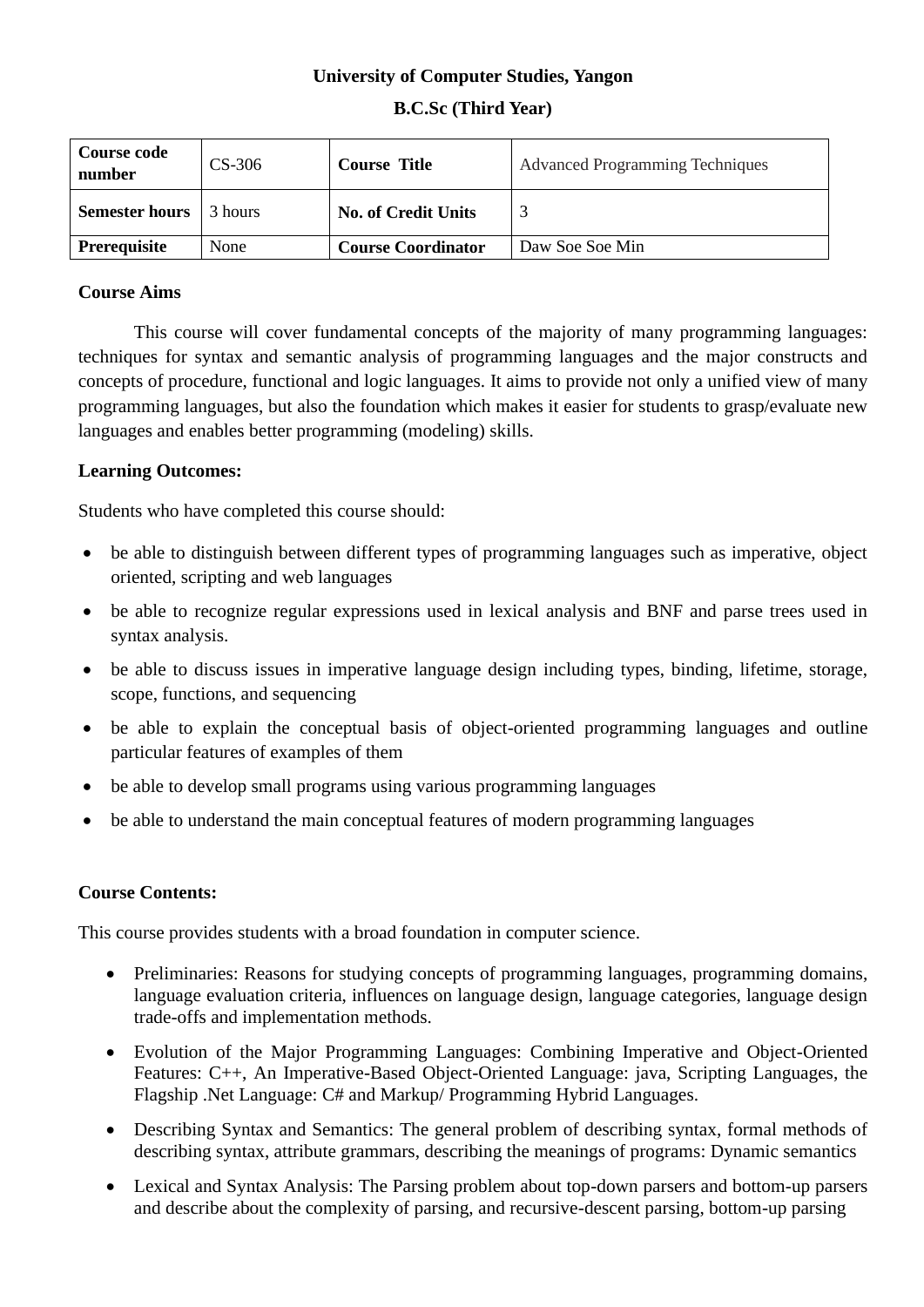- Names, Bindings and Scopes: Names, Variables, the concept of binding, scope, lifetime and referencing environments
- Data Types: Primitive Data Types, Character string type, user-defined ordinal types, and Array type describes with design issues, arrays and indices, subscript binding and array categories, array initialization, array operations, rectangular and jagged arrays and implementation of array types, Association arrays, record types and pointer and reference types, type checking, string typing and type equivalence.

#### **Reference Book:**

- (1) "The Essence of Compilers", written by Robin Hunter
- (2) "Concepts of Programming Languages",  $10<sup>th</sup>$  edition by Robert W. Sebesta

### **Course Organization**

Student participation in the course will involve the following activities:

- 1. Attending the lectures
- 2. Preparing for and participating in the recitations
- 3. Assignments
- 4. Reading Assignment
- 5. Quiz
- 6. Exam

#### **Assessment plan for the course**

Exam  $60\%$ Test /Assignment 10 % Tutorial/Practical 10 % Moodle Test / Quiz 10 % Class participation 10 %

#### **Period : 45 Period of 15 weeks (50min for 1 period)**

| No. | <b>Chapter</b>                                | Page     | <b>Period</b>  | <b>Detailed Lecture</b> |
|-----|-----------------------------------------------|----------|----------------|-------------------------|
|     | Chapter1                                      | $2 - 30$ |                |                         |
|     | Preliminaries                                 |          | $\overline{4}$ |                         |
|     | 1.1 Reasons for Studying Concepts of          |          |                | Overview                |
|     | Programming Languages                         |          | 1              |                         |
| 1.  | 1.2 Programming Domains                       |          |                | Overview                |
|     | 1.3 Language Evaluation Criteria              |          |                | Explain in details      |
|     | 1.4 Influences on Language Design             |          | 1              | Overview                |
| 2.  | 1.5 Language Categories                       |          |                | Overview                |
|     | 1.6 Language Design Trade-Offs                |          |                | Explain in details      |
| 3.  | 1.7 Implementation Methods                    |          | 1              | Explain in details      |
| 4.  | <b>Review Questions</b>                       |          | $\mathbf{1}$   | 3-10, 13-18, 22-28, 30  |
| 5.  | Practical Exercise                            |          |                |                         |
|     | Chapter 2                                     | 88-106   | 3              |                         |
|     | Evolution of the Major Programming Languages  |          |                |                         |
|     | 2.16 Combining Imperative and Object-Oriented |          |                |                         |
| 6.  | Features: $C++$                               |          |                |                         |
|     | 2.17 An Imperative-Based Object-Oriented      |          |                | Reading assignment      |
|     | Language: Java                                |          | 3              | and Discuss language    |
|     | 2.18 Scripting Languages                      |          |                | features with students  |
|     | 2.19 The Flagship .NET Language: C#           |          |                |                         |
|     | 2.20 Markup/Programming Hybrid Languages      |          |                |                         |
|     | Chapter 3                                     | 114-149  | 8              |                         |
|     | <b>Describing Syntax and Semantics</b>        |          |                |                         |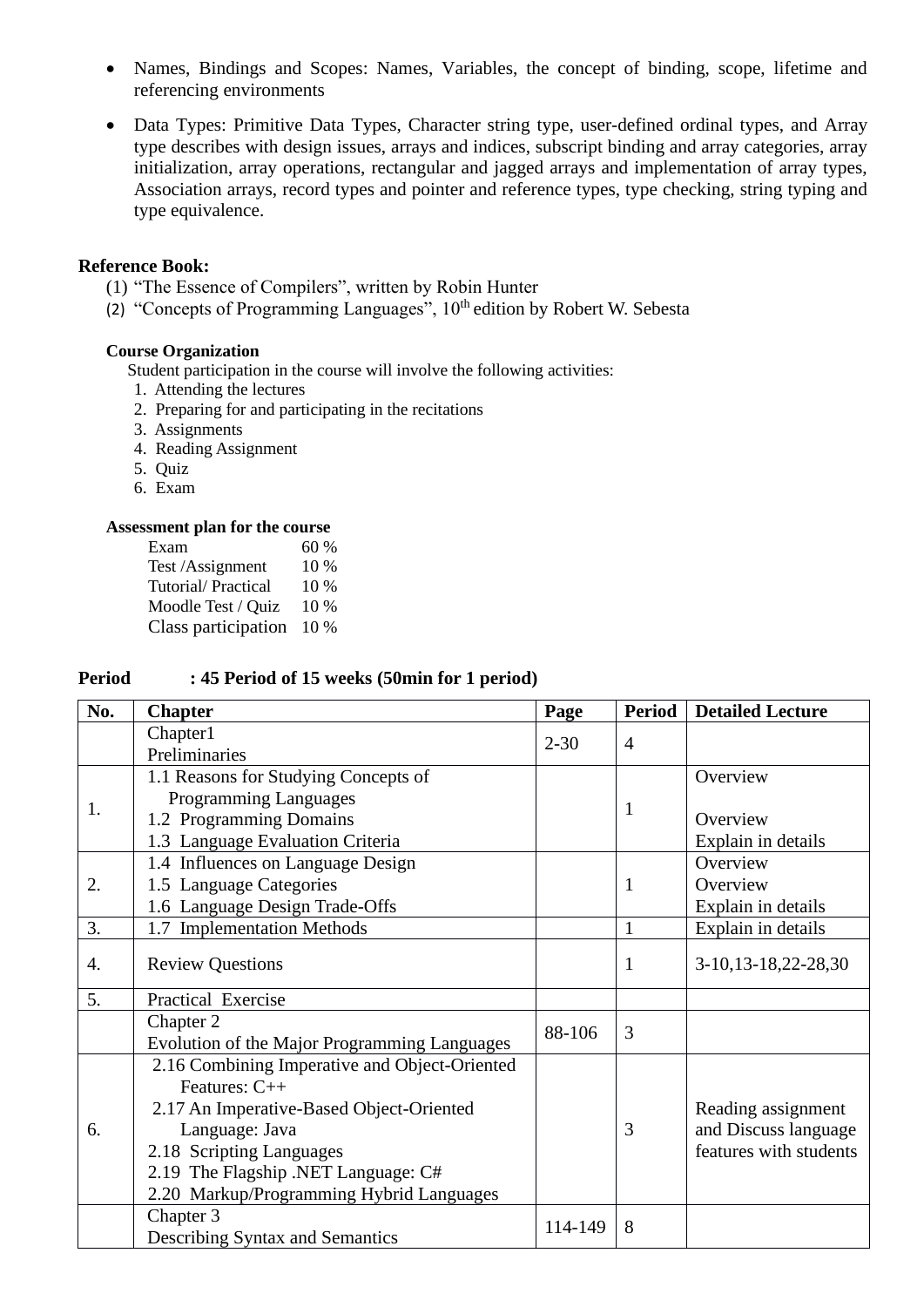| 7.  | 3.1 Introduction                             |         |                | Overview              |
|-----|----------------------------------------------|---------|----------------|-----------------------|
|     | 3.2 The General Problem of Describing Syntax |         | 3              | Overview              |
|     | 3.3 Formal Methods of Describing Syntax      |         |                | Explain in details    |
|     | 3.4 Attribute Grammars                       |         |                | Overview              |
| 8.  | 3.5 Describing the Meanings of Programs:     |         | $\overline{2}$ | Overview              |
|     | <b>Dynamic Semantics</b>                     |         |                |                       |
| 9.  | <b>Review Questions</b>                      |         | $\mathbf{1}$   | $1-10, 12, 15-16, 28$ |
| 10. | Problem Sets                                 |         | $\mathbf{1}$   | $3 - 18$              |
| 11. | Practical Exercises using Tool (JFLAP Tool)  |         | $\mathbf{1}$   |                       |
|     | Chapter 4                                    |         |                |                       |
|     | Lexical and Syntax Analysis                  | 168-197 | 14             |                       |
|     | 4.1 Introduction                             |         |                | Overview              |
| 12. | 4.2 Lexical Analysis                         |         | $\overline{2}$ | Explain in details    |
|     |                                              |         |                |                       |
|     | 4.3 The Parsing Problem                      |         |                | Explain in details    |
|     | 4.3.1 Introduction to Parsing                |         | $\overline{4}$ | Explain in details    |
| 13. | 4.3.2 Top-Down Parsers                       |         |                | Explain in details    |
|     | 4.3.3 Bottom-Up Parsers                      |         |                | Explain in details    |
|     | 4.3.4 The Complexity of Parsing              |         |                | Overview              |
|     | 4.4 Recursive-Descent Parsing                |         |                | Explain in details    |
| 14. | 4.5 Bottom-Up Parsing                        |         | 5              | Explain in details    |
| 15. | <b>Review Questions</b>                      |         | $\mathbf{1}$   | $1-6, 8-11, 18, 23$   |
| 16. | <b>Problem Sets</b>                          |         | $\mathbf{1}$   | $1 - 10$              |
|     |                                              |         |                | Programming           |
| 17. | Practical Exercises using Tool (JFLAP Tool)  |         | $\mathbf{1}$   | Exercise 1-4          |
|     |                                              |         |                |                       |
|     | Chapter 5                                    | 204-232 | $\tau$         |                       |
|     | Names, Bindings, and Scopes                  |         |                |                       |
| 18. | 5.1 Introduction                             |         | $\mathbf{1}$   | Overview              |
|     | 5.2 Names                                    |         |                | Explain in details    |
|     | 5.3 Variables                                |         |                | Explain in details    |
|     | 5.4 The Concept of Binding                   |         |                | Explain in details    |
| 19. | 5.5 Scope                                    |         | $\overline{4}$ | Overview              |
|     | 5.6 Scope and Lifetime                       |         |                | Overview              |
|     | 5.7 Referencing Environments                 |         |                | Explain in details    |
| 20. | <b>Review Questions</b>                      |         | $\mathbf{1}$   | $1-2,4,6-13,15-17,22$ |
|     | <b>Problem Sets</b>                          |         |                | $1,4-12$              |
| 21  | Programming Exercise                         |         | 1              | 5                     |
|     | <b>Chapter 6 Data Types</b>                  | 244-308 | 9              |                       |
|     | 6.1 Introduction                             |         |                | Overview              |
| 22. | 6.2 Primitive Data Types                     |         |                | Explain in details    |
|     | 6.3 Character String Types                   |         | $\overline{2}$ | Explain in details    |
|     | 6.4 User-Defined Ordinal Types               |         |                | Overview              |